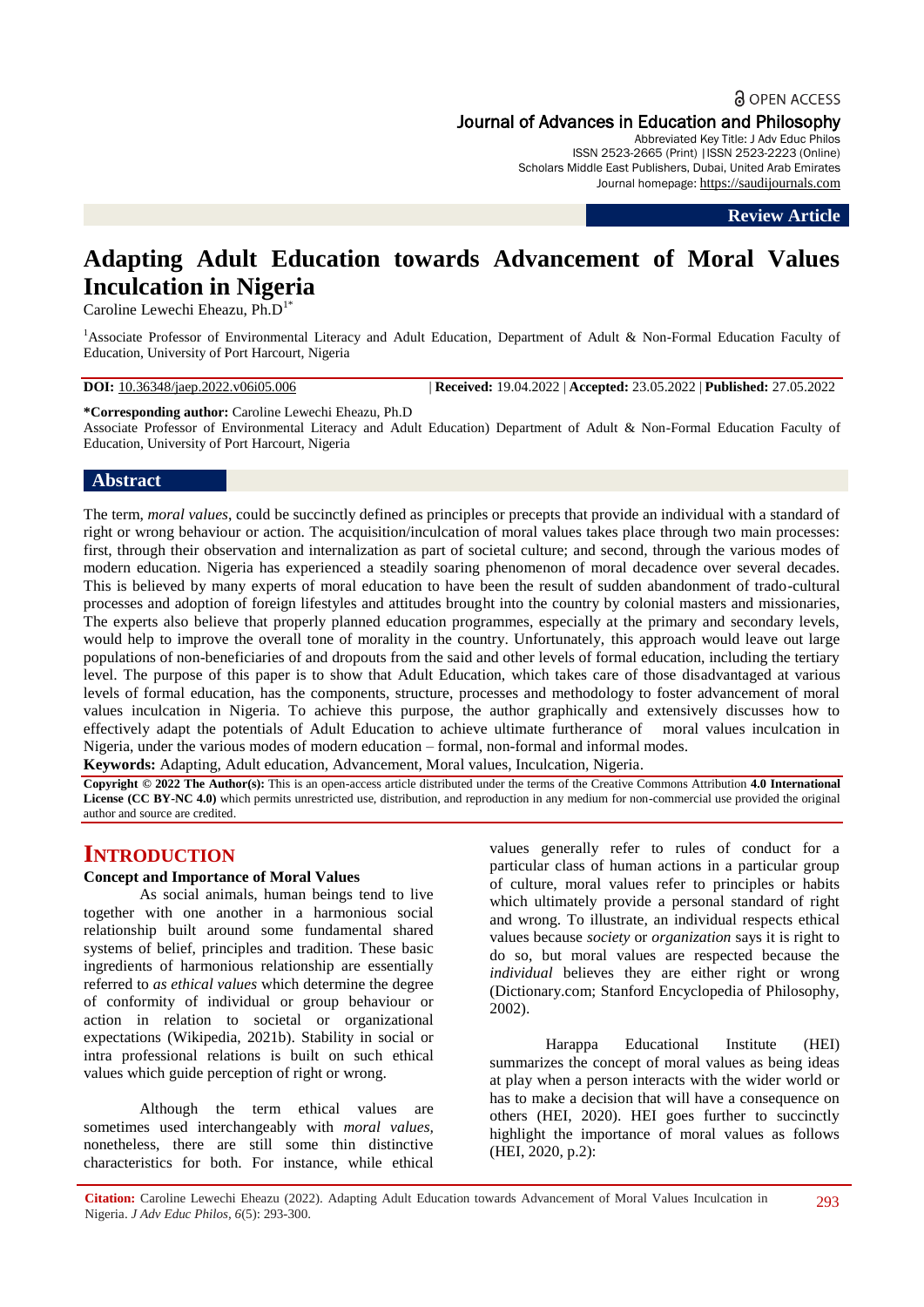Moral values are the behavioural practices, goals and habits which are validated by the society we are part of. This set of values typically becomes embedded in our behaviour through a long process of observation, education, conditioning and social guidelines. Usually, these are universal in nature and may not vary much in different parts of the world. For instance, no matter which community, religion or region you belong to, moral values such as truthfulness, loyalty, courage, faith and honesty will be equally respected almost everywhere. Moral values concern themselves with right and wrong. They also define what is socially acceptable, good or evil.

#### **Processes of and Need for Moral Values Inculcation with Special Reference to Nigeria**

A close look at the above indented excerpt from the cited Harappa Educational Institute document (HEI, 2020) would reveal that moral values inculcation takes place via two main processes: first, the gradual and long process of individuals observing and internalizing moral values through social guidelines and conditioning embedded in the culture of their society; and second, through the various modes of modern education (formal, non-formal and informal modes). In some related literature, moral values inculcation is referred to as 'moral education' (Nduka, 1964; Iheoma, 1995). The interpretation of the concept of moral values inculcation as used in this paper virtually agrees with that given to moral education which has been summarized by Iheoma (1995, p. 37) as:

... not a process of 'character training' or a matter of giving ‗moral instruction' to the young, nor is it a question of indoctrinating people into certain moral beliefs. Moral education (or moral values inculcation) is concerned with developing in people the ability to think for themselves on moral issues.

The need for moral values inculcation (moral education), especially in the  $21<sup>st</sup>$  century was further highlighted by Iheoma as follows (Iheoma, 1995, pp. 21-22):

We live in an age in which there is no longer a generally accepted moral code or a set of standards of behaviour on which everyone can rely with confidence. Inherited values and attitudes are being called into question. In a word, our age is characterized by a widespread rejection of authority. Individual autonomy is now a highly esteemed value unlike in earlier culture. Not the least of the problems created by the authority vacuum is the confusion and uncertainty about moral values and standards engendered in the minds of many people by the dissemination of various and conflicting views about social life by the mass media. This has also contributed to the decline of the influence of religion and the waning of authority of the Bible and Koran. In these circumstances when we can no longer rely on the inspiration provided by trusted leaders, we must together come up with a set of rules of conduct to which

individual members of our society can freely and willingly subscribe. This is a crucial task of moral education in contemporary society, a task that must be accomplished if we are to avoid a dangerous state of anarchy on the one hand, or a painful return to political and ideological dictatorship on the other hand. This point brings us finally to a consideration of, perhaps the most important reason for the widespread demand for moral education in the world today.

Further to Iheoma's (1995) view above, and having observed and bemoaned the level of moral decadence in Nigeria overtime (despite various attempts to address the situation), and convinced that a properly conceived approach to moral education would have to improve the overall attitudes and moral orientation of Nigerians, an erudite Nigerian Emeritus Professor of Philosophy of Education, Otonti Amadi Nduka, engaged in several research activities, lectures and publications to crystalize his conviction (Eheazu, 2006). Cardinal among Nduka's efforts along the said line, was his initiating on his  $80<sup>th</sup>$  birthday, the inauguration of *OTONTI NDUKA FOUNDATION FOR VALUES EDUCATION*, in May, 2006 with the objective to bring about (Ivowi, Orubite & Wodi, 2012, p. 4):

The revitalization of the moral fibre of all segments of the Nigerian society through the enunciation, inculcation, propagation and dissemination of appropriate positive values capable of sustaining a modern democratic, scientifically oriented, multi-ethnic and multi-religious society.

Since its inauguration, the Foundation has spearheaded the organization of four National Conferences on the way forward towards achievement of moral/values education in Nigeria. The Conferences were held in October, 2008; August, 2010; November, 2012 and May, 2016. Papers from these Conferences have since been assembled and published in two books respectively titled,

i. *Values Education and National Development* (Ivowi et al, 2012)

ii*. Corruption, Democracy and National Development*  (Orubite & Wodi, 2018).

The purpose of this paper is to articulate the processes whereby Adult Education could be adapted to foster the advancement of Moral Values Inculcation in Nigeria.

#### **Moral Values Inculcation in Nigeria: Past and Present**

Before the arrival of Western missionaries in Nigeria in the early 1840s, indigenous Nigerians had their traditional beliefs and customs imbued with moral codes that also stipulated stringent sanctions against deviants. Among the indigenous peoples, the tribe, village, clan and the extended family were reference points in matters relating to morality and custom. Any person accused of immoral behaviour or act was tried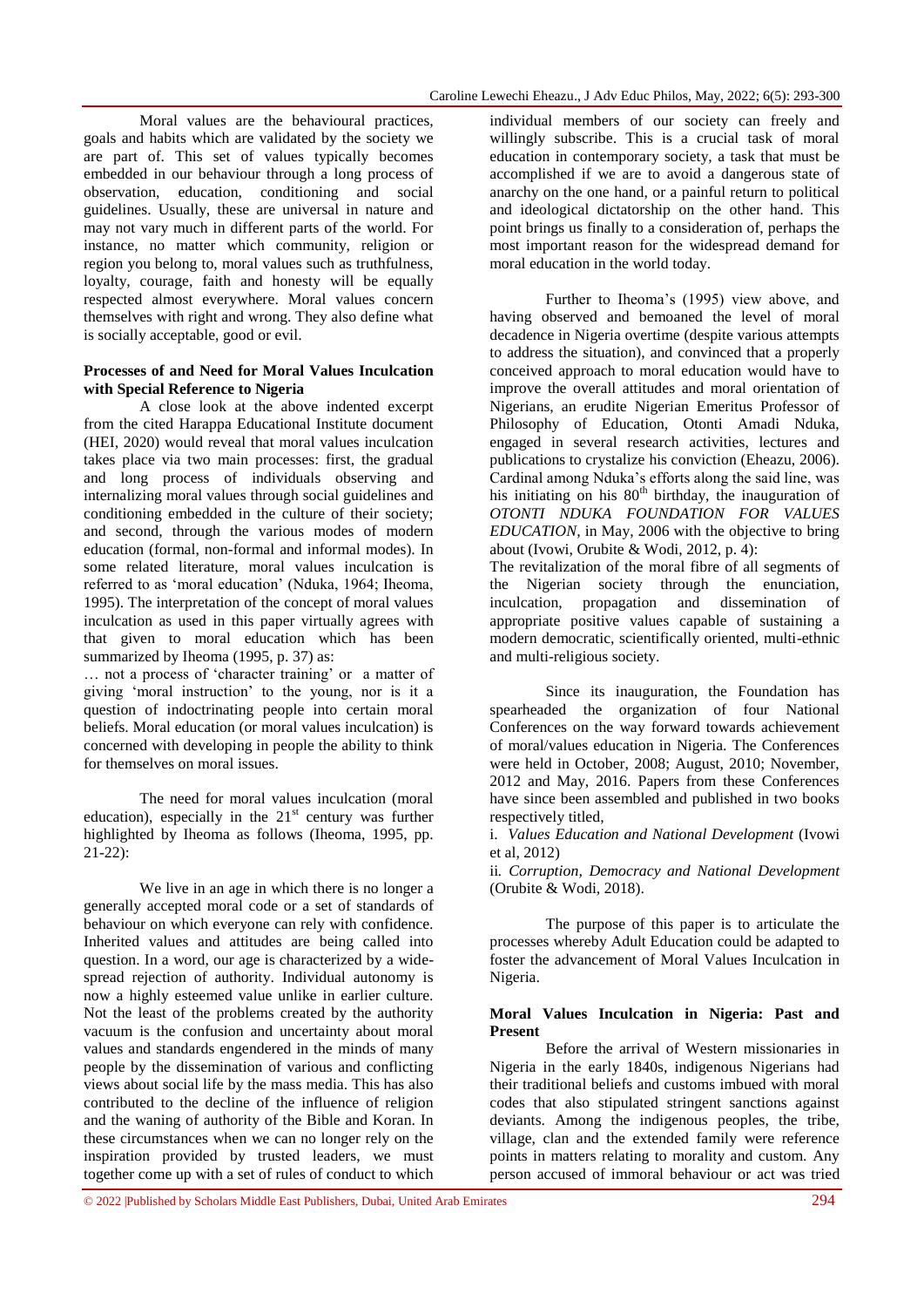according to the moral codes of any of these reference points concerned. Generally, the fear of the gods and the mystical view of the world prevalent among the natives at the time constituted effective check on immoral acts. Nduka (1964) provides an example of what obtained in the Ibo tribe of Nigeria before the advent of the Western colonialists in the following words (Nduka, 1964, p. 107):

Among the Ibos of Eastern Nigeria there is the expression *'Ofo n'ogwu'*. The first component of this phrase, *'Ofo',* literally means the staff of office of the family head, who was generally the custodian of the ancestral or other shrines. ‗*Ogwu'* is a principle of justice, righteousness in general. Now, the *'Ofo',* which is usually the branch of a special type of twig endowed with mystical powers, is used for divination. The combination of ‗*Ofo'* and ‗*Ogwu',* of mysticism and morality, is an extremely powerful one, and has been one of the props of the indigenous moral system. Few dared to perjure themselves whenever the combination ‗*ofo n'ogwu'* was invoked. One could say that, before the arrival of the British and until quite recently, truth and justice, within the limits of customary law, prevailed in all tribal communities.

With the introduction of Christianity in the early 1840s by the British colonial missionaries with assurance of forgiveness of immoral conducts (sins) through confession and penitence, many indigenous Nigerians abandoned their morally supportive native beliefs and customs and adopted the new Christian religious doctrines. The resultant weakening of traditional beliefs, customs and moral codes paved the way to the emergence of serious value conflicts and destabilizing of social order even in contemporary  $(21<sup>st</sup>)$ century) Nigeria (Charles & Ikoh, 2012). The situation has further been identified as causative and supportive of the incidence and preponderance of such vices as bribery and corruption and the steadily declining moral and ethical values in Nigeria (Nduka, 2018).

Regarding the use of modern modes of education to inculcate moral values in Nigeria, Iheoma (1995) has painted a somewhat lucid picture of the need for as well as the inherent problems and discernible prospects of moral education/values inculcation in Nigeria, following colonization of the country and the eventual amalgamation in 1914 of the nearly 400 ethnic groups that make up the Nigerian nation. He stresses that promotion of individualistic tendencies through emphasis by Western education on development of individuals according to their capabilities and talents and the Western legacy of materialism as against the precolonial traditional communalism and the relative egalitarianism among the indigenes, combined to fuel the embers of the moral malaise in Nigeria, especially corruption which has its basis in selfishness and greed. In the light of this perception, Iheoma (1995, p. 187) harps on "the need for a review of the sort of moral

education currently in vogue in our (Nigerian) educational institutions". He suggests that a fundamental aim of moral education in Nigeria's educational institutions "must be to resuscitate those traditional African values which ensured a more just and egalitarian society in the past, prior to the colonial experience" (Iheoma, 1995, p. 190). He somewhat appreciated the secular moral education advocated for Nigerian schools by Lord Lugard, the Governor General of Nigeria from 1912 to 1919. Lugard's programme included teaching of such virtues as truthfulness, courage, love, justice, self-control and respect for authority. However, Lugard's civil moral education programme did not last for long as it was not well received by missionaries who owned most of the schools.

In general, cultivation of character traits like honesty, humility, kindness, truthfulness, obedience and so on preoccupied many attempts to foster moral education in Nigerian schools. This was, for instance, the case of Lagos State which developed a moral instruction syllabus in 1972. All in all, however, Nduka (1964) has pointed out that the content of moral instruction given in Nigerian schools will have to be more widely supplemented with lessons dealing with a rational appraisal of cultural values. He further made two important suggestions for the success of moral education/inculcation in Nigeria as follows (Nduka, 1964, p. 112):

A comparative study of cultural, especially moral, values could profitably be undertaken to suit the level of intellectual development of the students. But however well we may teach morals in our schools and colleges, our efforts will be nullified unless the mass of the people of this country become genuinely interested in seeing a higher standard of moral behaviour in private and in public affairs.

Additionally, there is a problematic issue of absence of specific content and methodologies for imparting moral education in Nigeria. In the effort to find solution to these problems, the Faculty of Education, University of Port Harcourt, under the leadership of the then Dean (Prof. Otonti Amadi Nduka), organized a National Conference in 1982. The Conference, among other things, recommended allotting moral education a specific slot in the day-today curriculum of educational institutions, particularly in the primary and secondary schools (Nduka & Iheoma, 1983). The problem of methodology selection in moral inculcation, however, has been analysed as follows (Iheoma, 1995, pp. 193-194):

The existence of several 'models' of moral education is evidence of the fact that moral education is too complex a subject to be adequately treated under a single approach to the matter, however popular or authoritative. Models of moral education such as values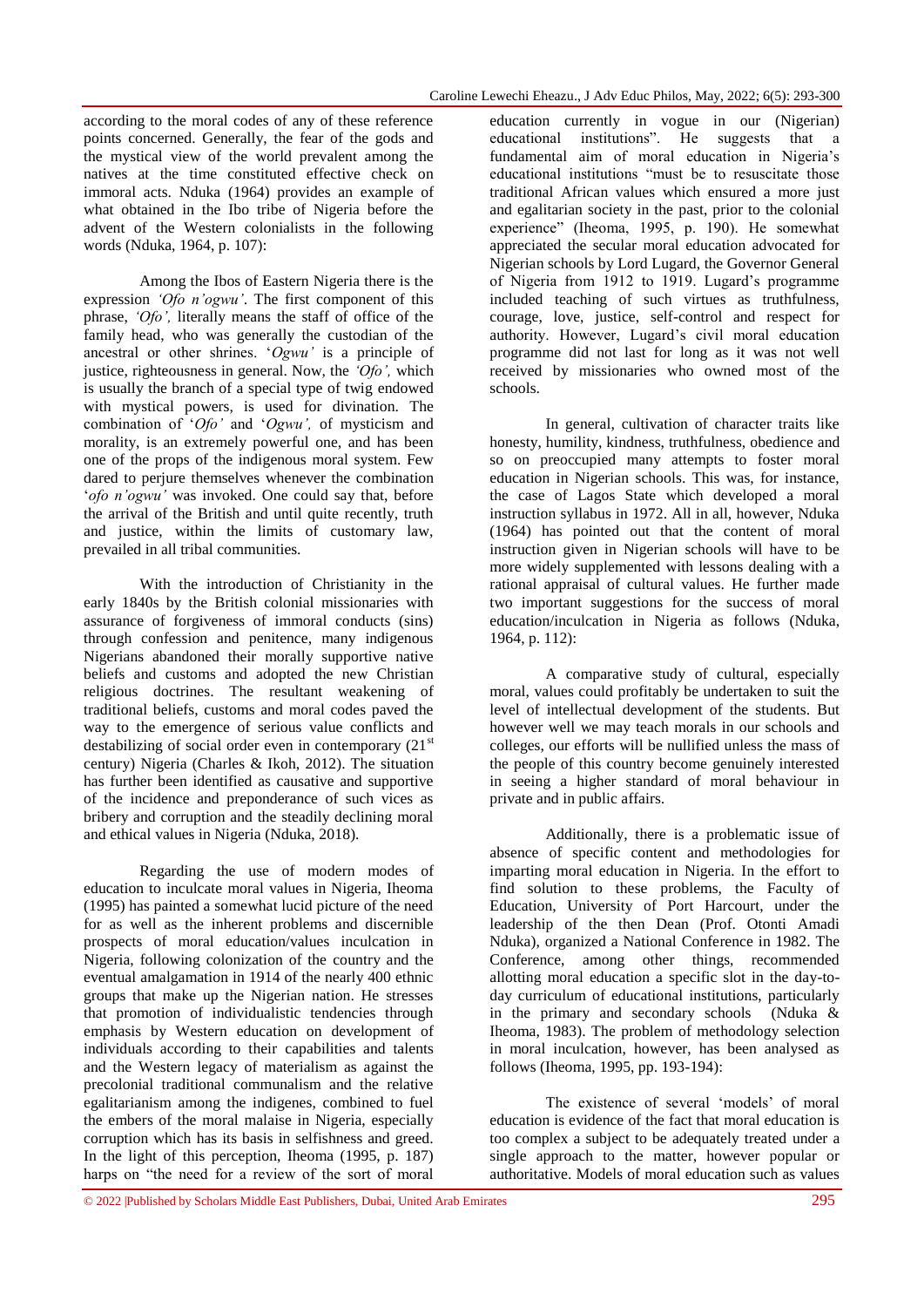clarification, cognitive moral development and the consideration model have offered useful insights into the complex problem of moral education. But the methodological preoccupation of each model, which often excludes insight from other models, makes each model by itself inadequate as complete programme of moral education. For instance, the value clarification model seeks to help students to discover and examine their values so as to achieve authenticity. The advocates of this approach to moral education are so frightened by the spectre of indoctrination that they do not care much about the objective worth of moral values which they consider personal and relative. But the implication that one point of view is just as good as another is certainly damaging to the cause of moral education.

Iheoma thus suggested that moral education requires an integrated approach or methodology "which takes into account the three basic elements of morality; namely, caring, judging and acting" (Iheoma, 1995, p. 195).

The problems of content and methodology determination in moral education in Nigeria, highlighted in the above references, are yet to be resolved. As a result, moral values inculcation in Nigeria is currently experiencing some lull and therefore needs some propping to fulfil its purpose within the various sectors of the Nigerian population. It would be pertinent to postulate at this point and in tandem with the purpose of this paper, that Adult Education, by its nature, could serve as a platform for generation and application of the required moral values content and methodology suitable for various groups of learners, as well as elicit the necessary mass interest in and acquisition of higher standards of moral behaviours in Nigeria. How this could be achieved is the focus of subsequent discussions below.

# **Fostering Moral Values Inculcation through Adult Education**

#### **The Concept of Adult Education**

To facilitate proper comprehension of the import of this paper, a brief clarification of the terms, *Adult* and *Adult Education* is necessary because of the various (and sometimes confusing) interpretations the two terms have been subjected to in related literature. The precise determination of who an adult is, for instance, is rather intriguing because of the legal, social, physiological and cultural considerations that have been associated with adulthood (Eheazu, 1998). To illustrate, while an adult in some Western societies may be seen as one who has attained the age of 21 or more, in Nigeria, adulthood begins officially at 18 when an individual is allowed to vote. In some other cultural societies, physiological maturity (capacity for marriage and parenthood and the ability to undertake civic duties) is used as a parameter to determine adulthood. In this case, an adult may be 15 or 51; 18 or 81and so on.

Accordingly, one could sometimes come across such concepts as 'young adult', 'old adult' and 'older adults' or 'senior citizens' (CIA World Fact Book, 2012).

The definition of what constitutes adult education is no less complex than the definition of an adult. For instance, Lowe (1970) unhappily notes that Adult Education is described by several nomenclatures. He observes as follows (Lowe, 1970, p. 3):

What appear to be more or less similar phenomena are described by a perplexing welter of names such as Fundamental Education, Social Education, Mass Education, Continuing Education, Life Long Learning ... Even the term 'Community Development' is often used as though it were interchangeable with 'Adult Education'.

Similar to Lowe's observation, there are diverse terms used to describe Adult Education, such as those adopted by Liveright and Haygood (1968) and Nyerere (1971). To provide a remedy to the confusion generated in the definition of Adult Education, UNESCO in 1972 came up with a comprehensive definition of the concept (Adult Education) as follows (UNESCO, 1972, p. 2):

The entire body of organized educational processes, whatever the content, level and method, whether formal or otherwise, whether they prolong or replace initial education in schools, colleges and universities as well as in apprenticeship, whereby persons regarded as adult by the society to which they belong develop their abilities, enrich their knowledge, improve their technical or professional qualifications and bring about changes in their attitudes or behaviour in the twofold perspective of full personal development and participation in balanced and independent social, economic and cultural development.

This definition has since propelled the philosophy and practice of adult education in many countries including Nigeria (Eheazu, 2019).

The aim or goals of adult education are well captured in the above definition of the concept by UNECO. As a discipline or professional field of study, Adult Education is classified into five divisions or components which have been briefly presented as follows (Eheazu, 1998):

- i. Remedial; that is, making good the deficiencies many people experience through non-acquisition of certain levels of formal schooling.
- ii. Vocational, technical and professional. This division is concerned with either preparation for work or the recurrent need for up-dating and refreshing.
- iii. Health, Welfare and family life, including guidance about physical and mental health,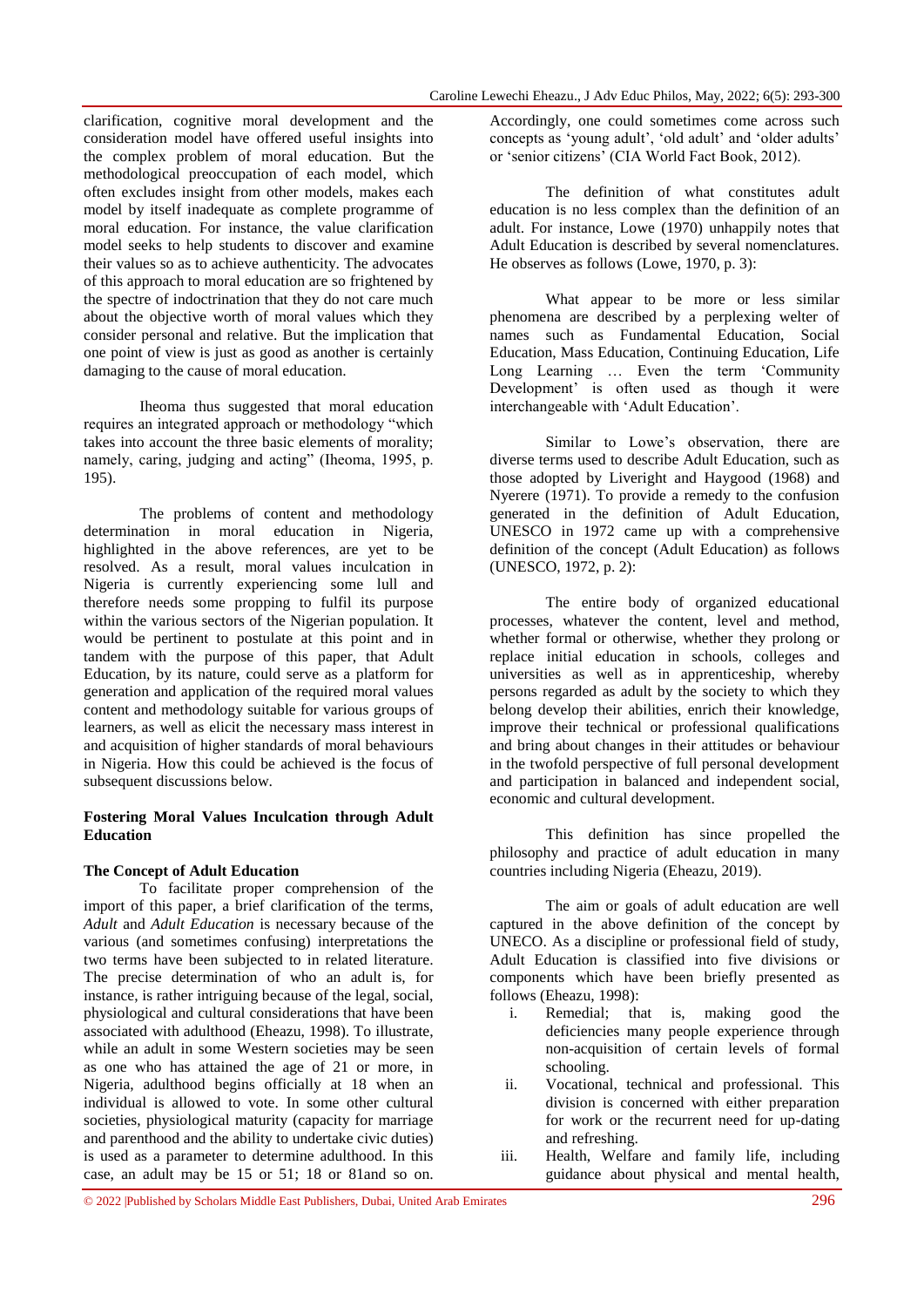family problems, parenthood, social security and consumer education.

- iv. Civic, political and community education, including instruction about national and international matters.
- v. Self-fulfilment, embracing all aspects of education undertaken solely for the enjoyment of the individual.

Further classifications of adult education made by Prosser (1969), Townsend Coles (1978) and other experts involve different combinations of the above divisions or components. Such combinations have also resulted in classification of Adult Education into Formal, Non-Formal and Informal modes/forms within which elements or contents of the above five divisions could be identified. Accordingly, the contents of adult education are situation-specific; that is, structured or determined with due regard to the needs and motivations of individual or group adult learners through the process of "clientele analysis and incidental needs negotiations" (Eheazu, 1998, pp. 27-29).

#### **Mass Inequality of Access to Formal Education: A Challenge to Adult Education**

On  $10<sup>th</sup>$  December 1948, the United Nations (UN) General Assembly proclaimed the Universal Declaration of Human Rights (UDHR), with endorsement by 48 out of the UN's 50 member nations at the time (UN, 1948). On human right to education specifically, Article 26 of the UDHR proclaimed as follows (UN, 1948, p. 54):

- 1. Everyone has the right to education. Education shall be free, at least in the elementary and fundamental stages. Elementary education shall be compulsory. Technical and professional education shall be made generally available and higher education shall be equally accessible to all on the basis of merit.
- 2. Education shall be directed to the full development of the human personality and to the strengthening of respect for human rights and fundamental freedoms. It shall promote understanding, tolerance and friendship among all nations, racial or religious groups and shall further the activities of the United Nations for the maintenance of peace.
- 3. Parents have a prior right to choose the kind of education that shall be given to their children.

Following the UDHR, has been a worldwide Education for All (EFA) Advocacy/Movement initiated by the UN in 1990 and placed under the charge of one of UN Agencies, the United Nations Educational, Scientific and Cultural Organization (UNESCO) for the purpose of meeting, as of right, the educational needs of every human being – children, youth and adults (Wikipedia, 2020). The EFA Movement has passed through three significant stages between 1990 and 2015 with various levels of achievements of each stage's goals (Eheazu, 2021).

Without prejudice to all these global efforts at ensuring human right to education which indeed simply translates to equality of opportunities in the education context, one indeed finds that such a provision for equal access is not quite feasible within the three-tier system of formal education (primary, secondary and tertiary) in the face of constraints posed by pervading differences in:

- i. Genetic endowments which affect mental capabilities and disposition to various levels of formal education;
- ii. Ethnological conditions (occupational tendencies, religious and customary beliefs about formal education, employment opportunities) all of which may affect individual motivation for embracing certain types or levels of formal education;
- iii. Social class which could generate disparities in the capabilities of families to provide for and ensure their children's education. In this regard related research studies over the years (e.g. Eheazu, 1987) have shown that in Nigeria and many other developing countries:

(a) Inability of parents to settle the cost of their children's education (transportation, fees, books and so on) has robbed many able and willing potential students of the opportunity of access to desired types of institutions and levels of education;

(b) In the particular case of Nigeria, political power and social positions of parents, the introduction of a quota system in Federal Government institutions, as well as general discriminatory admission policies in favour of the elite go a long way in determining access to the different levels of the educational system.

The impacts of the above natural and socioeconomic inhibitions on formal education and schooling in any affected society are illustrated in fig. 1 below: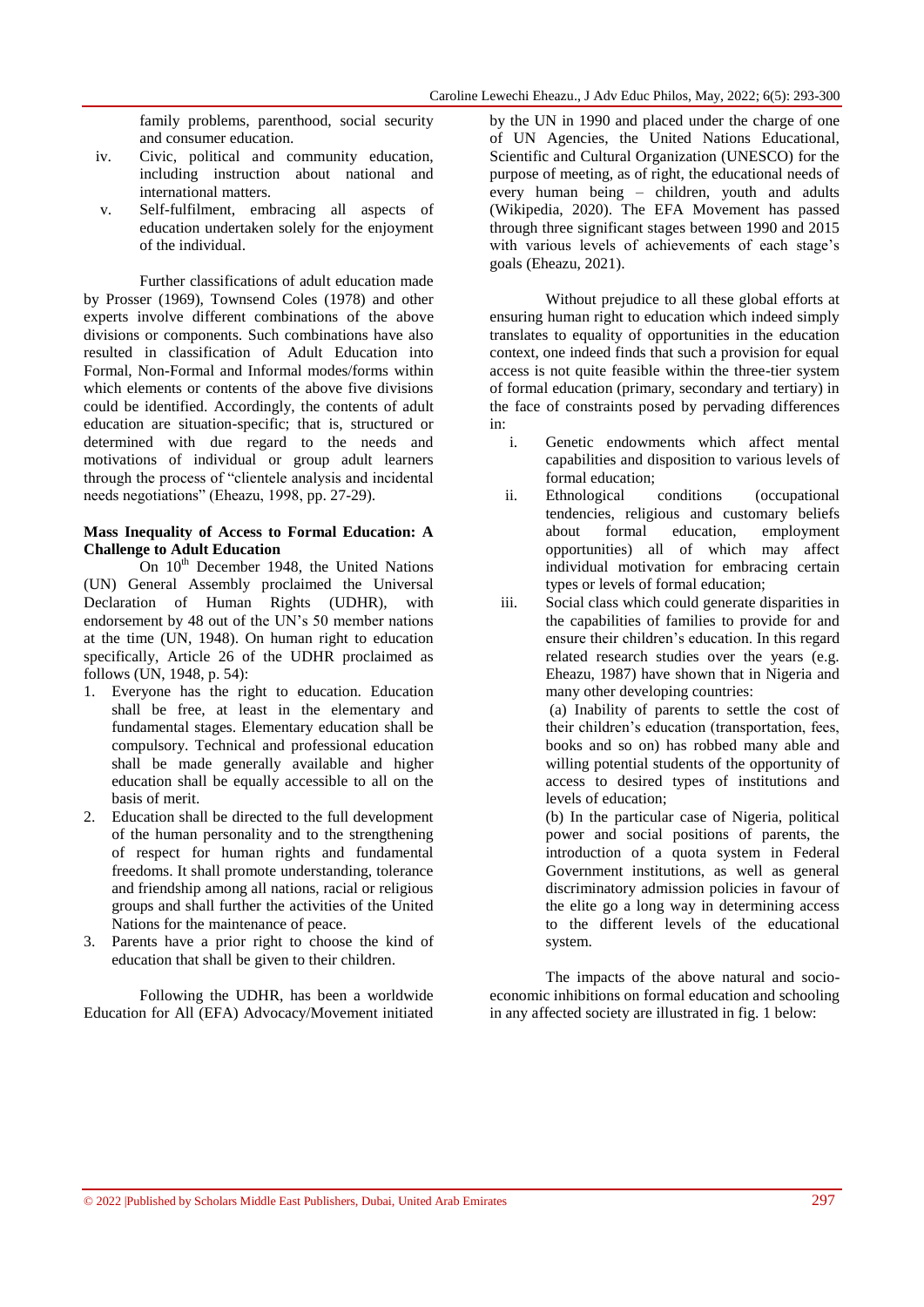

**Fig-1: The Input-Output Process in Formal Education**

Adapted from: Eheazu, B.A. (1998), Fig 1, p. 9.

A close analysis of Fig. 1 above would reveal that the outlined constraints to equal access to formal education severally and jointly lead to the existence of the following three main sad situations:

- i. A high percentage of adults in society who do not benefit from any level of formal education or dropped out too early from same and are thus illiterate (for statistical details, see Wikipedia, 2021a);
- ii. the incidence of high percentage of dropouts from the various levels of the three-tier system who constitute the unskilled, illiterate, semiliterate, semi-skilled or semi-professional labour force – depending on the stage of dropout;
- iii. The preponderance of illiterate nonbeneficiaries of formal education, particularly in situations where primary education is not free and compulsory.

As also shown in fig 1, both the nonbeneficiaries and dropouts as well as the skilled professionals stay in same society forming a great mass of adults for whom adult education has the challenge to provide various formal, non-formal and informal education programmes (basic literacy, remedial, further professional education and so on) as articulated earlier in this paper.

#### **Adult Education as a Platform for Advancement of Moral Values Inculcation in Nigeria**

As has been made clear above, the impacts of the input-output process in formal education (fig 1) have generated masses of adults who are expected to benefit from the various programmes of adult education (from basic literacy to further professional education) deliverable through the formal, non-formal and informal modes. Obviously, this situation offers great opportunity to foster moral values inculcation among more and varying populations of Nigerians than would

be achieved through the usual concentration on primary and secondary levels of education. What may be necessary is to identify the requisite contents of the moral values to be inculcated through the said modes of adult education and according to the level(s) of the appropriate beneficiaries. Here, the various processes of developing moral education content suggested by Nduka and Iheoma (1983) and referred to earlier in this paper would be germane to effective inculcation of moral values through adult education. In all, however, consideration should be given to reflecting what has been identified as an appropriate cardinal aim of moral education in Nigerian educational institutions which Iheoma  $(1995,p. 190)$  explains as being "to resuscitate those traditional values which ensured a more just and egalitarian society in the past prior to the colonial experience". Accommodation of the various beneficiaries and processes of moral values contents inculcation through the formal, non-formal and informal modes of education could be briefly articulated as follows:

# **I. The Formal Mode**

This mode could involve inclusion in appropriate sections of the syllabuses/programmes of the basic literacy, secondary and tertiary institutions being attended respectively by illiterate adults, adolescents and young adults in Nigeria of relevant moral values and responsible behaviours they need to acquire. The method of delivering would be pedagogical for the secondary school young adults and adolescents, but andragogical for the adults in the basic literacy and tertiary institutions. The contents and delivery methods would be designed by experts in moral and adult education with sponsorship from the various Ministries of Education (Federal and State) and the National Universities Commission (NUC).

# **II. The Non-Formal Mode**

The Non-formal mode is an alternative to the institutionally based formal mode. Accordingly, it is not systematically or hierarchically arranged like in a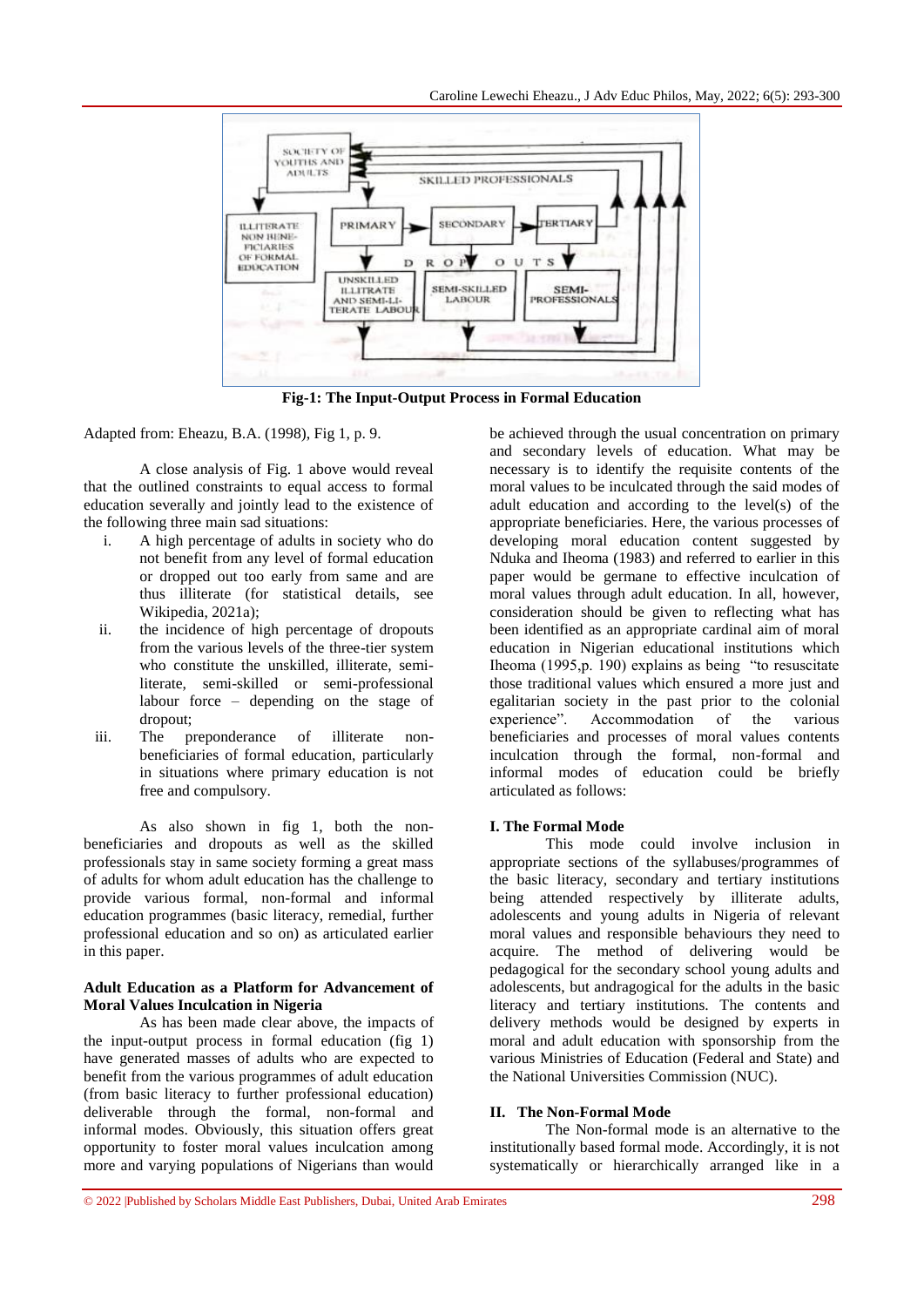school curriculum, but would address individual, group and community needs for specific moral values inculcation. The programme would be implemented virtually *in situ* as many of the societal members to be involved may not be able to leave their places of domicile. In effect, town halls, school halls, fishing ports, basic literacy centres and the like would serve as veritable centres for the non-formal moral values inculcation programme. The programme will take the forms of seminars, town hall meetings, conferences and workshops. Moral education experts and professionals in adult education would be invited to design the content and methodology for delivery. Funding of the programme would be done by Education Ministries and local donor agencies in Nigeria.

#### **iii. The Informal Mode**

In this mode of education generally, learning takes place spontaneously, unintentionally and/or accidentally. It is also education that occurs outside an institutional or school setting and which is informative. It could take place anywhere and anytime. However, differences exist between one form of informal education and another, depending on the objectives to be achieved and the nature and dispositions of the target beneficiaries. With reference to the topic of this paper, the ultimate aim would be inculcation of desirable moral attributes and orientations among individuals and communities in various localities in Nigeria. The radio, the television, bill boards and mobile megaphones (where practicable) are among the channels to be used to inculcate desired moral values through the informal mode of adult education. Accordingly, well designed radio jingles and talks, television dramas, large attractive posters at strategic locations, as well as information passed through mobile megaphones and loud speakers could be used to impart the desired moral values informally to target groups. The services of moral education experts, professional artists and adult educators would be required to design and implement information programmes which should be funded by the various tiers of government (Federal, State and Local) in Nigeria with possible assistance from other agencies as mentioned in the case of the non-formal programme above.

# **CONCLUSION**

From the incisive discussion of the various elements of the topic of this paper, it is understandable that the unabating soaring level of moral decadence in contemporary Nigeria could be largely attributed to the sudden abandonment of the trado-cultural processes of inculcating moral values and adoption of foreign lifestyles and attitudes brought in by colonial masters and missionaries. Experienced Nigerian moral education experts seem convinced that a properly conceived approach (es) to moral education would help to improve the overall attitudes and moral orientations of  $21<sup>st</sup>$  century Nigerians. Suggestions on the desired approaches have included allotting moral education

specific slots in the curriculum of educational institutions, particularly the primary and secondary school levels. This, obviously, would leave out whole populations of non-beneficiaries of as well as dropouts from the said levels of formal educational institutions. It has been shown in this paper that adult education, which takes care of these and more people with little or no access to various levels of formal education, has the components, divisions, processes and techniques to inculcate moral values in various individuals and groups of Nigerians within its purview. Accordingly, it is quite apt to conclude that with the massive populations to be involved, adult education has the potential to advance inculcation of moral values in Nigeria and thus help to upgrade the moral tone of the Nigerian society. The processes of employing adult education to achieve this have also been articulated in this paper.

#### **RECOMMENDATION**

In view of the clarifications on the topic of this paper and the conclusion arrived at above, it becomes irresistible to recommend that adult education be adapted towards the advancement of moral values inculcation in Nigeria using the processes enunciated here for the adaptation.

#### **REFERENCES**

- Charles, J.O., & Ikoh, M.U. (2012). Values Conflict and Social Order in Contemporary Nigerian Society: Survey of Issues and Programmes. In Ivowi, U.M., Orubite, A.K., & Wodi, W.W (Eds), Values Education and National Development (Chapter 7); 160-193; Port Harcourt, Nigeria; Otonti Nduka Foundation for Values Education.
- CIA World Fact Book. (2012). World Demographic Profile 2012. https://www.indexmundi. com/ world/ demographic\_profile.htm
- Dictionary.com. Ethics: Definition; https://www.dictionary.com/browse/ethics
- Eheazu, B.A. (1987). Social Differentiation in Access to Educational Opportunities in Nigeria. *Nigerian Journal of Professional Studies in Education, 1*(1), 13-26.
- Eheazu, B.A. (1998). The Right to Learn: Relevance of Adult Education. (University of Port Harcourt Inaugural Lecture No 20); University of Port Harcourt Publishing House.
- Eheazu, B.A. (2021). Nigerian National Council for Adult Education and the Global Advocacy for Education for All: In Oduaran, A., Avoseh, M., Kazeem, K. & Oladapo, C. (Eds.), Nigerian National Council for Adult Education (NNCAE) at Fifty: A Book of Readings to Mark the 50th Anniversary of the NNCAE; NNCAE.
- Eheazu, B.A. (Ed., 2006). Otonti Nduka: The Man and His Works (A Collection of Essays in